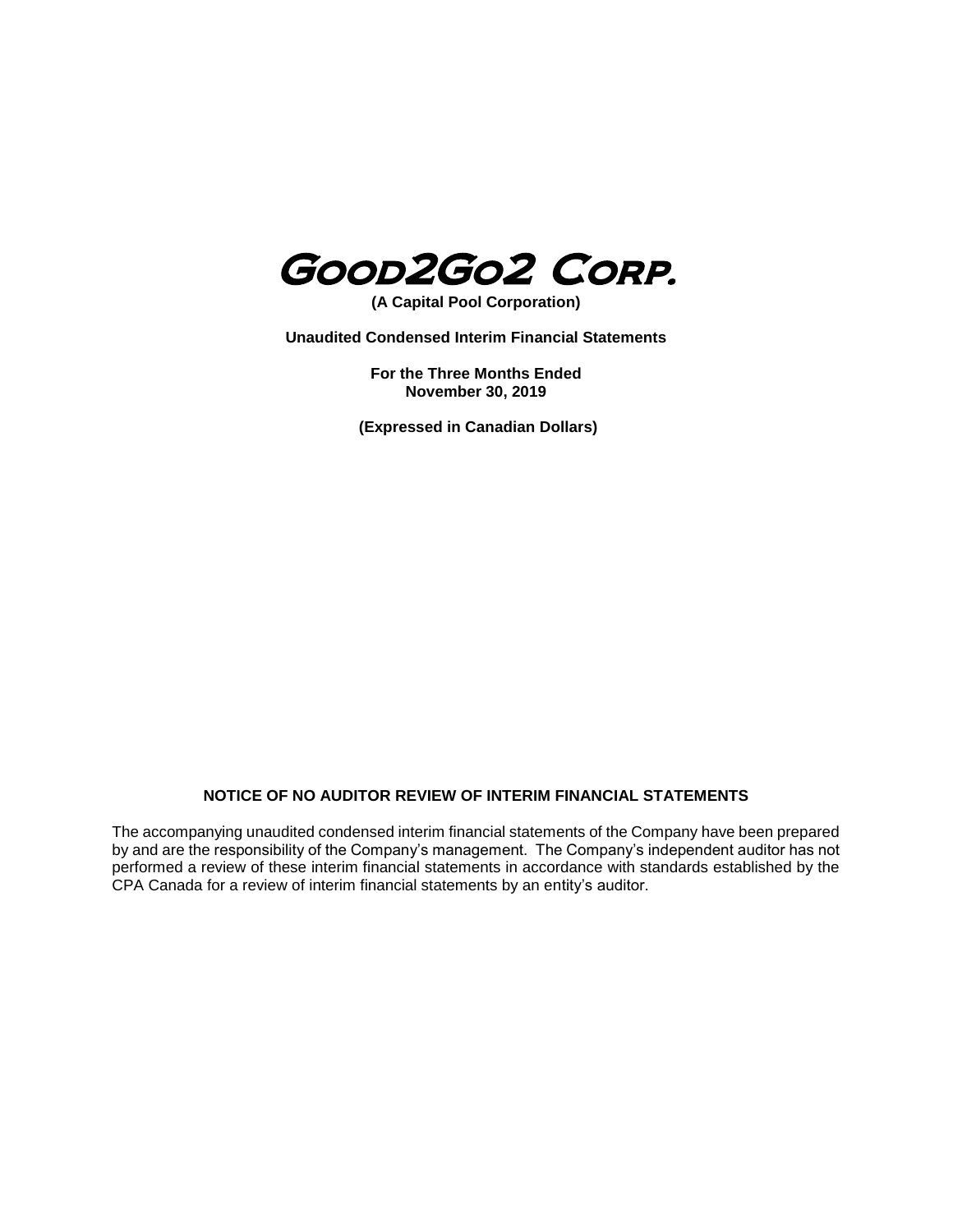## **Statement of Financial Position**

#### **Unaudited Condensed Interim Statements of Financial Position**

|                                                                                              | As at |                   | As at                  |  |
|----------------------------------------------------------------------------------------------|-------|-------------------|------------------------|--|
|                                                                                              |       | November 30, 2019 | <b>August 31, 2019</b> |  |
| <b>Assets</b>                                                                                |       |                   |                        |  |
| <b>Current assets</b>                                                                        |       |                   |                        |  |
| Cash held in trust                                                                           | \$    | 126,096           | \$<br>124,091          |  |
| Deferred offering costs                                                                      |       | 12,500            | 12,500                 |  |
| <b>Total current assets</b>                                                                  |       | 138,596           | 136,591                |  |
| <b>Total Assets</b>                                                                          | \$    | 138,596           | \$<br>136,591          |  |
| <b>Current liabilities</b><br><b>Accrued liabilities</b><br><b>Total current liabilities</b> | -\$   | 33,900<br>33,900  | \$<br>31,190<br>31,190 |  |
| <b>Shareholders' equity</b>                                                                  |       |                   |                        |  |
| Share capital (Note 4)                                                                       |       | 160,000           | 150,000                |  |
| <b>Deficit</b>                                                                               |       | (55, 304)         | (44, 599)              |  |
| <b>Total shareholders' equity</b>                                                            |       | 104,696           | 105,401                |  |
|                                                                                              |       | 138,596           | 136,591                |  |

Susequent Events (Note 6)

**The accompanying notes are an integral part of these financial statements**

### **Approved by the Board of Directors**

(signed) *"James Cassina"* (signed) *"Sandra Hall"* James Cassina, Director **Sandra Hall**, Director Sandra Hall, Director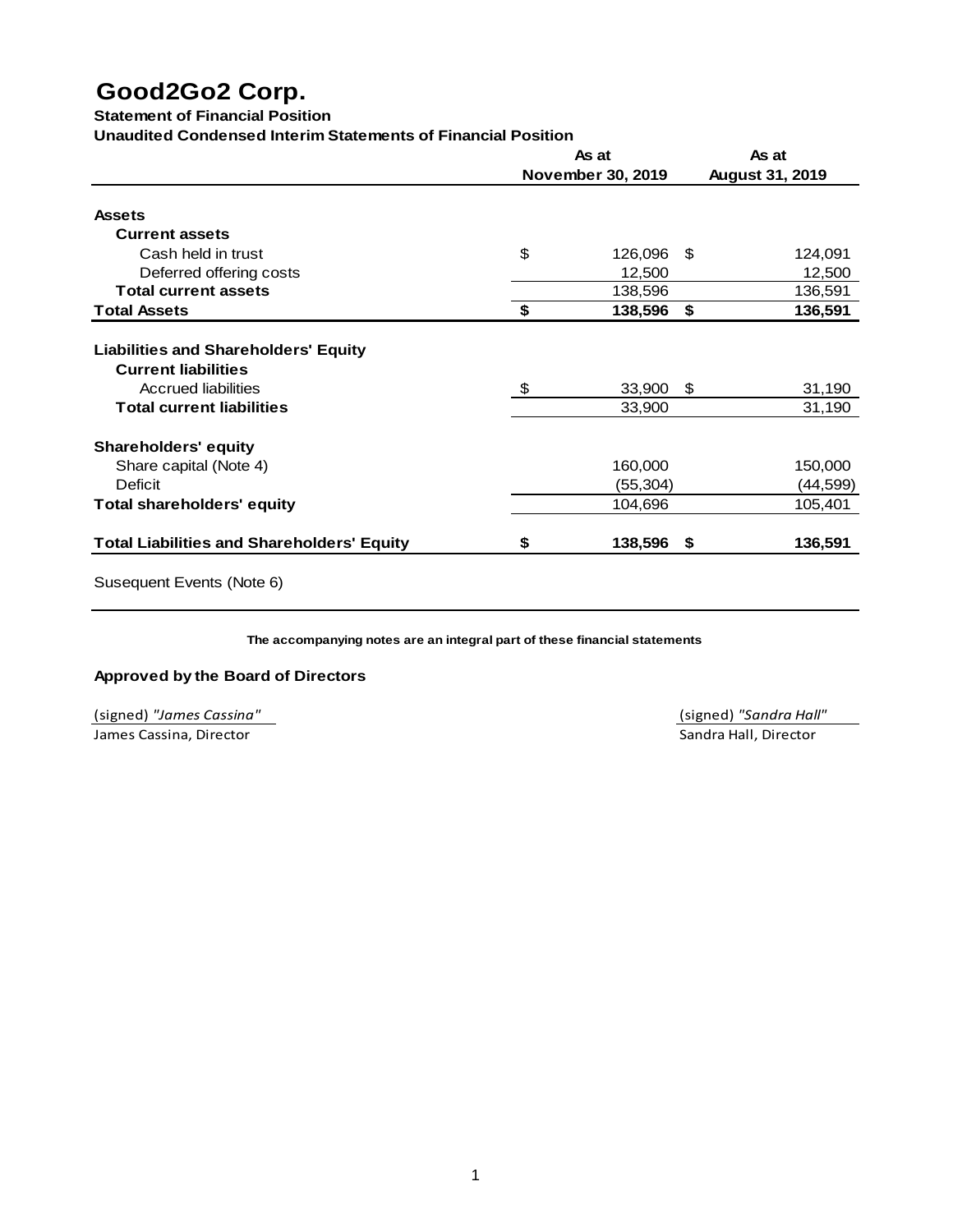|                                                        | <b>Three Months Ended</b><br>November 30, 2019 |  |  |
|--------------------------------------------------------|------------------------------------------------|--|--|
| <b>Expenses</b>                                        |                                                |  |  |
| Professional fees                                      | \$<br>2,173                                    |  |  |
| Filing fees                                            | 8,532                                          |  |  |
| Net loss and other comprehensive loss                  | 10,705                                         |  |  |
| Net loss per share, basic and diluted                  | \$                                             |  |  |
| Weighted Average shares outstanding, basic and diluted |                                                |  |  |

**Unaudited Condensed Interim Statement of Loss and Comprehensive Loss**

**The accompanying notes are an integral part of these financial statements**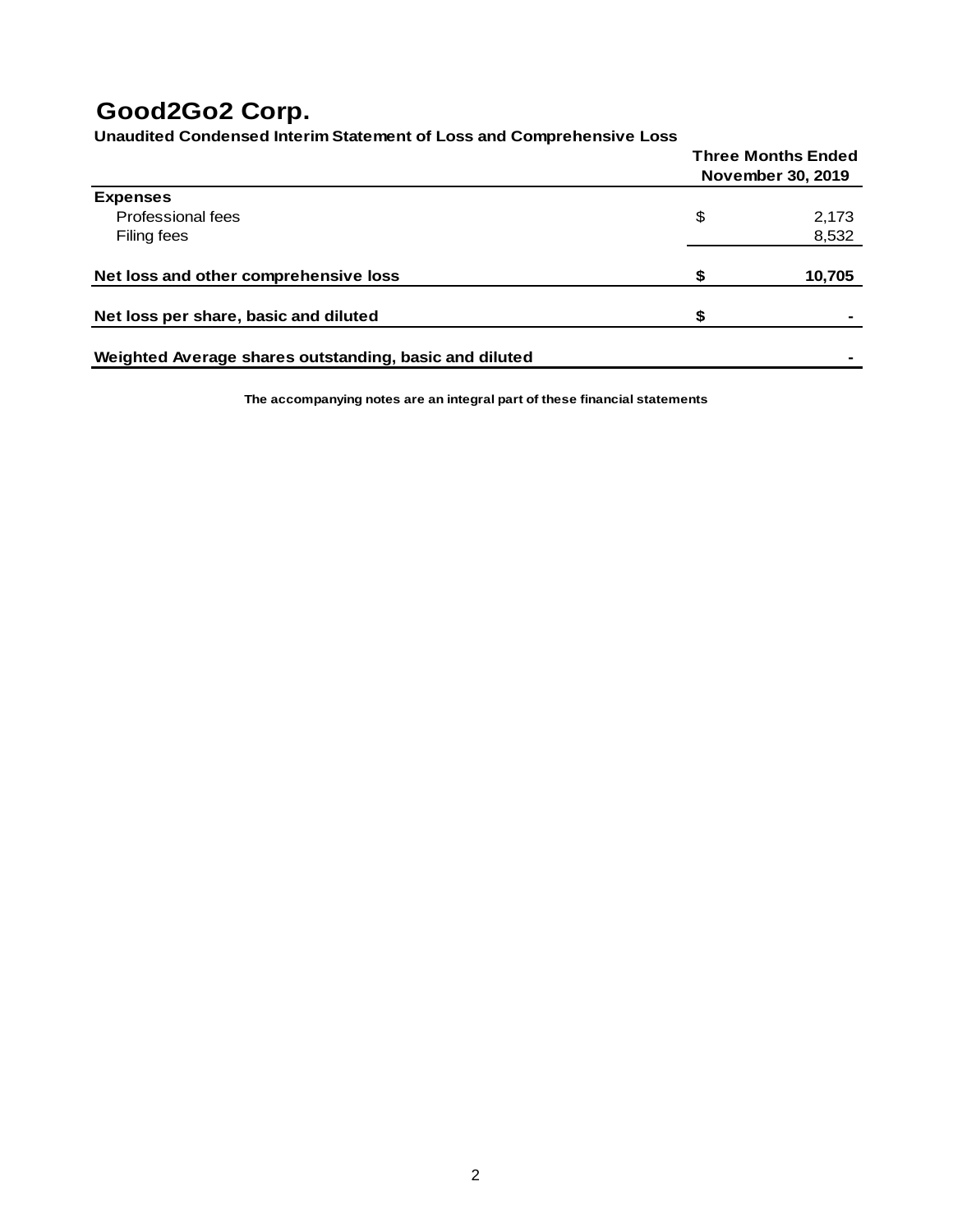**Unaudited Condensed Interim Statement of Changes in Shareholders' Equity** 

|                              | <b>SHARE CAPITAL</b><br>Number of<br><b>Common Shares</b> | <b>SHARE CAPITAL</b><br><b>Common shares</b> | <b>DEFICIT</b> | <b>TOTAL SHAREOLDERS'</b><br><b>EQUITY</b> |
|------------------------------|-----------------------------------------------------------|----------------------------------------------|----------------|--------------------------------------------|
| Balance, March 21, 2019      |                                                           |                                              |                |                                            |
| Share subscriptions (Note 4) | 3.000.000                                                 | 150,000                                      |                | 150,000                                    |
| Net loss for the period      |                                                           |                                              | (44.599)       | (44, 599)                                  |
| Balance, August 31, 2019     | 3,000,000                                                 | 150,000                                      | (44,599)       | 105,401                                    |
| Share subscription (Note 4)  | 200.000                                                   | 10.000                                       |                | 10,000                                     |
| Net loss for the period      |                                                           |                                              | (10, 705)      | (10, 705)                                  |
| Balance, November 30, 2019   | 3,200,000                                                 | 160,000                                      | (55, 304)      | 104,696                                    |

**The accompanying notes are an integral part of these financial statements**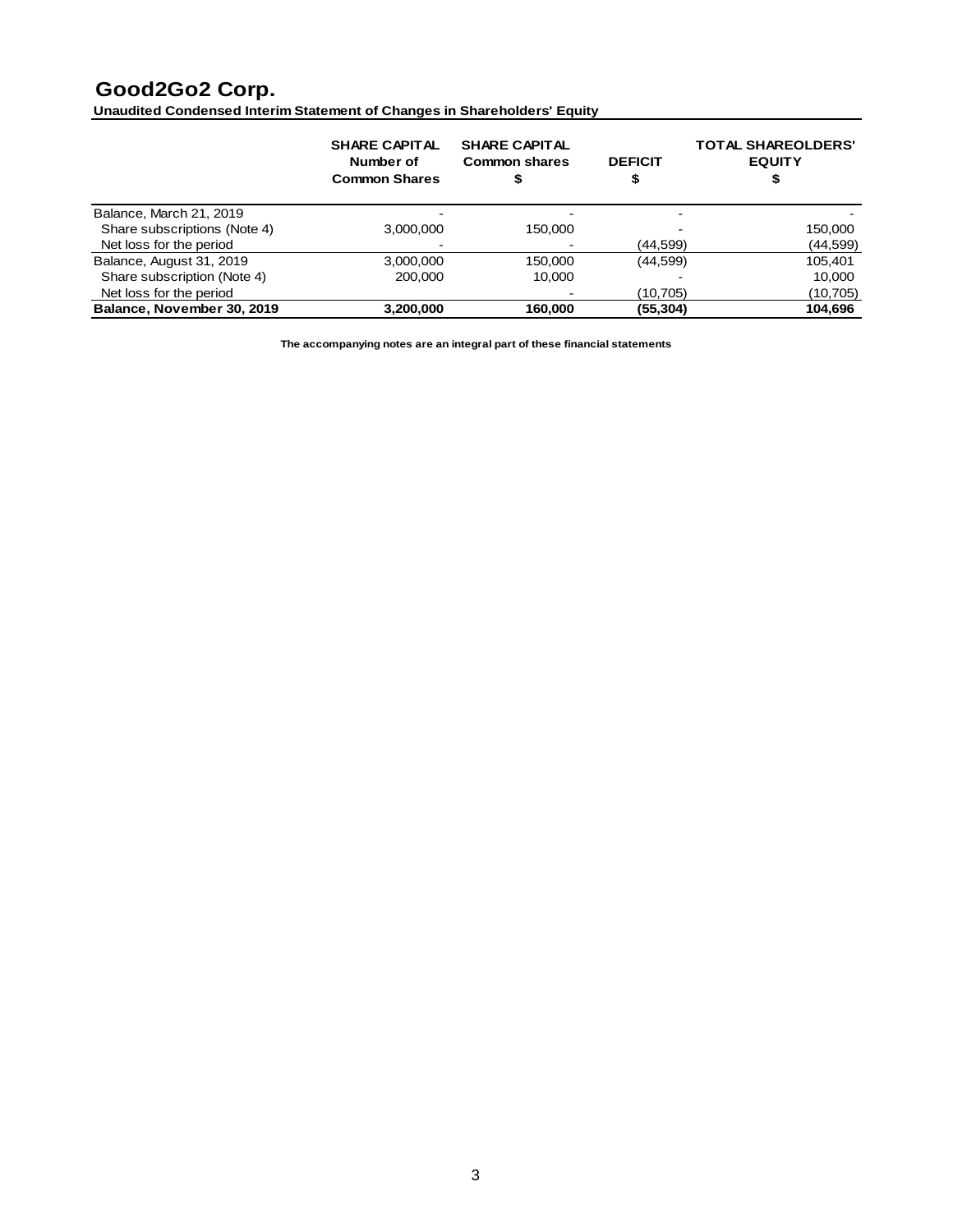**Unaudited Condensed Interim Statement of Cash Flows**

|                                           | <b>Three Months Ended</b><br><b>November 30, 2019</b> |  |
|-------------------------------------------|-------------------------------------------------------|--|
| Cash (used in) provided by                |                                                       |  |
| <b>Operating activities</b>               |                                                       |  |
| Net loss for the period                   | \$<br>(10, 705)                                       |  |
| Working capital adjustment:               |                                                       |  |
| Change in accounts payable                | 2,710                                                 |  |
| Net cash used in operating activities     | (7,995)                                               |  |
| <b>Financing activities</b>               |                                                       |  |
| Share subscription (Note 4)               | 10,000                                                |  |
| Net cash provided by financing activities | 10,000                                                |  |
| Increase in cash for the period           | 2,005                                                 |  |
| Cash, beginning of period                 | 124,091                                               |  |
| Cash, end of period                       | \$<br>126,096                                         |  |

**The accompanying notes are an integral part of these financial statements**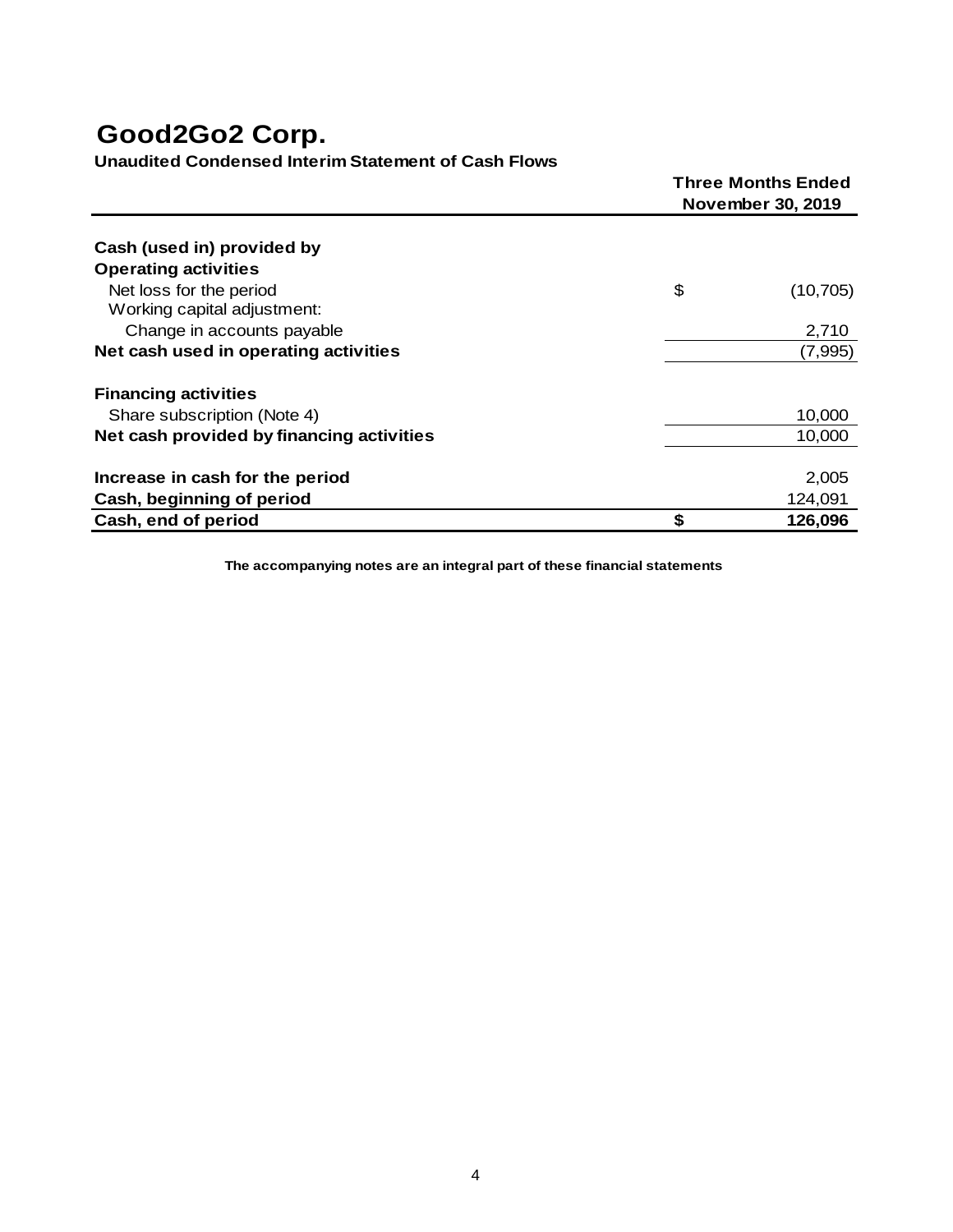### **1. Incorporation and Nature of Operations**

Good2Go2 Corp. was incorporated under the *Canada Business Corporations Act* on March 21, 2019 and registered in the Province of Ontario on March 21, 2019 ("Good2Go2" or the "Company"). As the Company was incorporated on March 21, 2019, no comparative figures are available for presentation. The Company is in the process for applying for status as a Capital Pool corporation, as defined in the Policy 2.4 of the TSX Venture Exchange (the "Exchange"). The principal business of the Company will be the identification and evaluation of assets or businesses with a view to completing a Qualifying Transaction ("QT"). The Company has not commenced operations and has no assets other than cash held in trust. The Company's continuing operations as intended are dependent upon its ability to identify, evaluate and negotiate an acquisition, or business, or an interest therein. Such an acquisition will be subject to the approval of the regulatory authorities concerned and, in the case of a non- arm's length transaction, of the majority of the minority shareholders.

The proceeds raised from the issuance of share capital may only be used to identify and evaluate assets or businesses for future investment, with the exception that up to the lesser of 30% of the gross proceeds realized by the Company, in respect of the sale of its securities, or \$210,000, may be used for purposes other than evaluating businesses or assets. These restrictions apply until completion of a QT by the Company, as defined under the policies of the Exchange. The Company is required to complete its QT on or before two years from the date the Company receives regulatory approval.

The Company's head office and registered office is located at 1 King Street West, Suite 1505, Toronto, Ontario, M5H 1A1.

#### **2. Basis of Preparation**

#### **Statement of Compliance**

These unaudited interim condensed financial statements have been prepared in accordance with International Financial Reporting Standards ("IFRS") as issued by the International Accounting Standards Board ("IASB") and interpretations issued by the International Financial Reporting Interpretation Committee ("IFRIC"). These unaudited interim condensed financial statements have been prepared in accordance with International Accounting Standard 34, Interim Financial Reporting. Accordingly, they do not include all of the information required for full annual financial statements required by IFRS as issued by the IASB and interpretations issued by IFRIC. On January 7, 2020, the Board of Directors of the Company approved the unaudited interim condensed financial statements for the three month period ended November 30, 2019.

#### **Basis of Measurement**

The Financial Statements have been prepared on a historical cost basis except for certain financial instruments measured at fair value.

#### **Functional and Presentation Currency**

The functional and presentation currency of the Company is Canadian dollars.

#### **3. Summary of Significant Accounting Policies**

#### **Financial Instruments**

#### **Recognition**

The Company recognizes financial assets and financial liabilities on the date the Company becomes a party to the contractual provisions of the instruments.

#### **Classification**

The Company classifies its financial assets and financial liabilities in the following measurement categories: i) those to be measured subsequently at fair value (either through other comprehensive income or through profit or loss, and ii) those to be measured at amortized cost. The classification of financial assets depends on the business model for managing the financial assets and the contractual terms of the cash flows.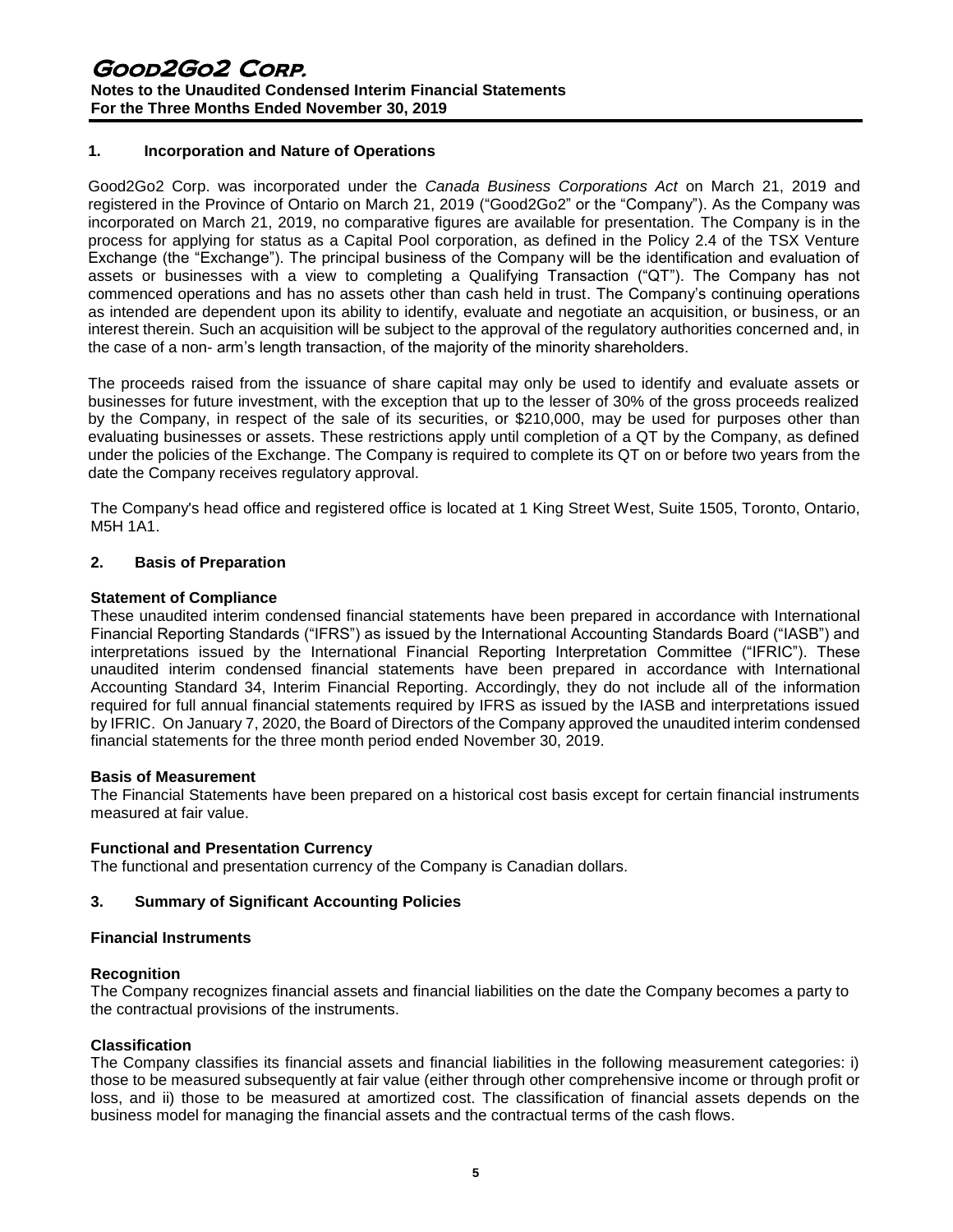# Good2Go2 Corp. **Notes to the Unaudited Condensed Interim Financial Statements For the Three Months Ended November 30, 2019**

Financial liabilities are classified as those to be measured at amortized cost unless they are designated as those to be measured subsequently at fair value through profit or loss (irrevocable election at the time of recognition). For assets and liabilities measured at fair value, gains and losses are either recorded in profit or loss or other comprehensive income.

The Company reclassifies financial assets when and only when its business model for managing those assets changes. Financial liabilities are not reclassified.

The Company has implemented the following classifications: The Company has classified its financial instruments as follows:

| <b>Financial Instrument</b> | Classification        |
|-----------------------------|-----------------------|
| Cash held in trust          | Loans and receivables |
| Accrued liabilities         | Other liabilities     |

#### **Measurement**

All financial instruments are required to be measured at fair value on initial recognition, plus, in case of a financial asset or financial liability not at fair value through profit or loss, transaction costs that are directly attributable to the acquisition or issue of the financial asset or financial liability. Transaction costs of financial assets and financial liabilities carried at FVTPL are expensed in profit or loss.

Financial assets that are held within a business model whose objective is to collect the contractual cash flows, and that have contractual cash flows that are solely payments or principal and interest on the principal outstanding are generally measured at amortized cost at the end of the subsequent accounting periods. All other financial assets including equity investments are measured at their fair values at the end of subsequent accounting periods, with any changes taken through profit and loss or other comprehensive income (irrevocable election at the time of recognition).

Additional fair value measurement disclosure includes classification of financial instrument fair values in a fair value hierarchy comprising three levels reflecting the significance of the inputs used in making the measurements which are as follows:

Level 1: Valuations based on quoted prices (unadjusted) in active markets for identical assets or liabilities;

Level 2: Valuations based on directly or indirectly observable inputs in active markets for similar assets or liabilities, other than Level 1 prices, such as quoted interest or currency exchange rates; and

Level 3: Valuations based on significant inputs that are not derived from observable market data, such as discounted cash flow methodologies based on internal cash flow forecasts.

#### **Offering Costs**

Offering costs relate to expenditures incurred in connection with the Company's share offerings and are charged against share capital.

#### **Loss Per Share**

Basic loss per common share is determined by dividing loss attributable to common shareholders by the weighted average number of common shares outstanding during the period, excluding shares in escrow.

Diluted loss per common share is calculated in accordance with the treasury stock method and is based on the weighted average number of common shares and dilutive common share equivalents outstanding. 3,200,000 common shares were excluded from the calculation as they were contingently issuable and all conditions necessary for their issuance have not been satisfied (Note 4).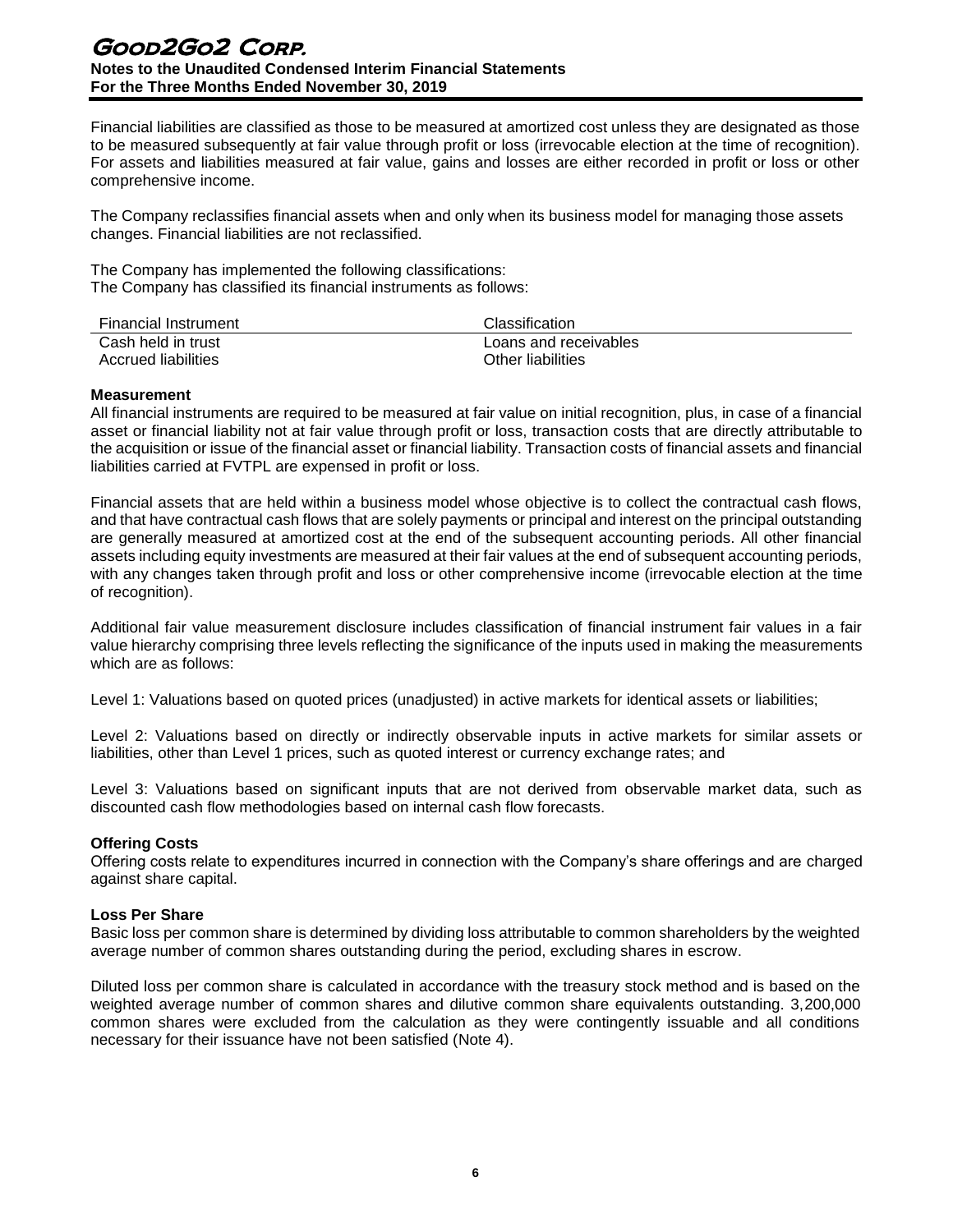#### **Income Taxes**

Current income tax assets and liabilities for the current periods are measured at the amount expected to be recovered from or paid to the taxation authorities. The tax rates and tax laws used to compute the amount are those that are enacted or substantively enacted by the end of the reporting period. Current tax assets and current tax liabilities are only offset if a legally enforceable right exists to set off the amounts, and the intention is to settle on a net basis, or to realize the asset and settle the liability simultaneously. Current income tax relating to items recognized directly in equity is recognized in equity and not in the statement of comprehensive loss.

Deferred income tax is provided using the balance sheet method on temporary differences at the reporting date between the tax bases of assets and liabilities and their carrying amounts for financial reporting purposes. Deferred income tax liabilities are recognized for all taxable temporary differences and deferred income tax assets are recognized for all deductible temporary differences, carry forward of unused tax credits and unused tax losses. The Company creates a valuation allowance to the extent that it considers deductible temporary differences, the carry forward of unused tax credits and unused tax losses cannot be utilized.

#### **Measurement Uncertainty**

The preparation of financial statements, in conformity with IFRS accounting principles, requires management to make estimates and assumptions that affect the reported amounts of assets and liabilities, and the reported amounts of revenues and expenses during the period. Actual results could differ from those estimates used in the financial statements.

#### **4. Share Capital**

Authorized: Unlimited common shares

Issued:

The following table sets out the changes in common shares during the period.

|                            | <b>Number of Common Shares</b> | Amount \$ |  |
|----------------------------|--------------------------------|-----------|--|
| Balance, March 21, 2019    | -                              |           |  |
| Share subscriptions        | 3.000.000                      | 150,000   |  |
| Balance, August 31, 2019   | 3,000,000                      | 150,000   |  |
| Share subscription         | 200,000                        | 10.000    |  |
| Balance, November 30, 2019 | 3,200,000                      | 160,000   |  |

#### **Escrowed Shares**

The Company issued a total of 3,200,000 common shares at \$0.05 per share for total proceeds of \$160,000. The 3,200,000 common shares issued at \$0.05 per share, will be held in escrow pursuant to the requirements of the Exchange. All common shares granted to directors and officers prior to the completion of a Qualifying Transaction, must also be deposited in escrow until the final exchange bulletin is issued.

All common shares of the Company acquired in the secondary market prior to the completion of a Qualifying Transaction by a Control Person, as defined in the policies of the Exchange, are required to be deposited in escrow. Subject to certain permitted exemptions, all securities of the Company held by principals of the resulting issuer will also be subject to escrow.

#### **Options**

Options may be granted for a maximum term of five years from the date of the grant. They are non-transferable and are exercisable as determined by the Directors when the option is granted. Options expire within 12 months after completion of a qualifying transaction or within 90 days of termination of employment or holding office as director or officer of the Company and, in the case of death, expire within a maximum period of one year after such death, subject to the expiry date of the option.